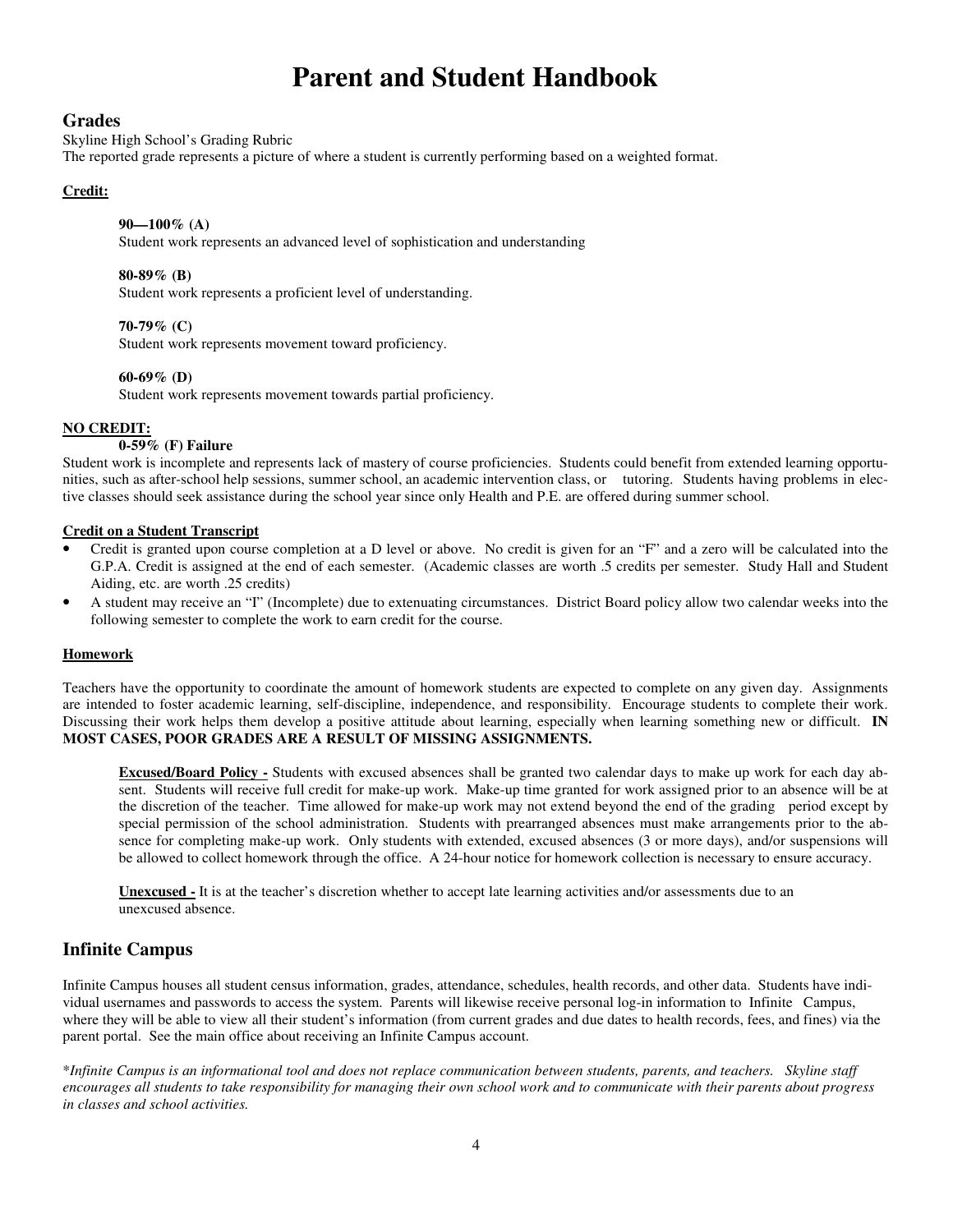# **ATTENDANCE**

# **Per Board Policy: JH**

Parents/Guardians shall be required to furnish an explanation for student absenteeism either in writing, email, or orally. Absences not explained within **TWO** calendar days after returning to school shall be recorded as **unexcused absences** unless unusual or extenuating circumstances exist, as determined by the principal and/or assistant principal. A program called Shout-Point will automatically call the primary contact number when a student is tardy or absent from one or more classes for that particular day.

Skyline High School believes good attendance is critical to academic success. When a student misses class, he/she misses a learning opportunity which cannot be recaptured. **No single factor interferes with a student's academic progress more quickly than an extended absence.** 

The building principal and/or assistant principals **MAY** grant excused absences for the following reasons:

Absences caused by illness or injury or physical, mental or emotional disability.

Serious illness or death in the family.

Family emergencies or hardship.

Absence required by a legal agent (court, juvenile authorities or police).

Educational experiences when prearranged with the school administration.

Family vacations when prearranged with the school administration. (Attendance records and academic performance will be taken into consideration.)

## **If you anticipate your student will miss more than two days of school, you must notify the school in advance by completing a prearranged absence form prior to leaving.**

Also, students must communicate with their teachers and secure homework for the period of their absences. Completed work must be turned in to the teachers immediately upon return. Failure to comply with these expectations may result in loss of credit and failure of the course. Additionally, students with more that 10 consecutive instructional days of unexcused absences may be withdrawn from school.

# **Unexcused Absence Policy**

*At the third unexcused absence*, the teacher will make a reasonable effort to contact the parent/guardian, informing them of the attendance policy and current status of the student.

*At the sixth unexcused absence*, the teacher will make a reasonable effort to contact the parent/guardian and will email administration, counselor and attendance clerk the name(s) of student(s) meeting this criteria. The attendance clerk will then mail a notice home indicating that the student has violated board policy.

*At the tenth unexcused absence*, the teacher will make a reasonable effort to contact the parent/guardian and will email administration, counselor and attendance clerk the name(s)) of student(s) meeting this criteria. The attendance clerk will then mail a notice home including the state compulsory attendance law and notification that the student's attendance will be monitored for the next 10 days at which time a decision may be made which may include legal action. Administration may follow through with dropping the student if the teacher recommends it.

# **At the 13th absence (excused and unexcused): the student and parent/guardian must meet with school officials to develop an educational plan including an attendance contract.**

# **UNEXCUSED ABSENCES**

#### **Unexcused Absences**

An unexcused day is equal to a whole school day or individual classes over several school days that cumulatively add up to one whole school day. In addition, 3 unexcused tardy occurrences will be considered a one-half day unexcused absence.

- After 3 unexcused days a general letter of concern will be sent to parents/guardians requesting a conference with school officials.
- After 6 unexcused days a second letter will be sent indicating that the student has violated board policy regarding the number of unexcused absence days allowed before judicial proceeding may be initiated and requiring a meeting with the parent/guardian.
- After 10 unexcused days a letter including a copy of the state compulsory attendance law and notification that the student's attendance will be monitored for the next 10 days at which time a decision may be made which may include legal action.
- In all cases, letters sent to parents/guardians will be addressed to the current address on file with the district.

#### **Tardiness**

A student is tardy (unexcused) if he/she arrives without a proper excuse after the scheduled time that a class begins. Students are expected to be on time for school and each class. Students arriving after **7:30 a.m.** or leaving early must sign in and out in the attendance office. Parents must notify the attendance office in these situations. Students with unexcused absences due to tardiness may receive 50% credit for work completed for all class work missed and will be held responsible for knowledge of class work covered during the absence.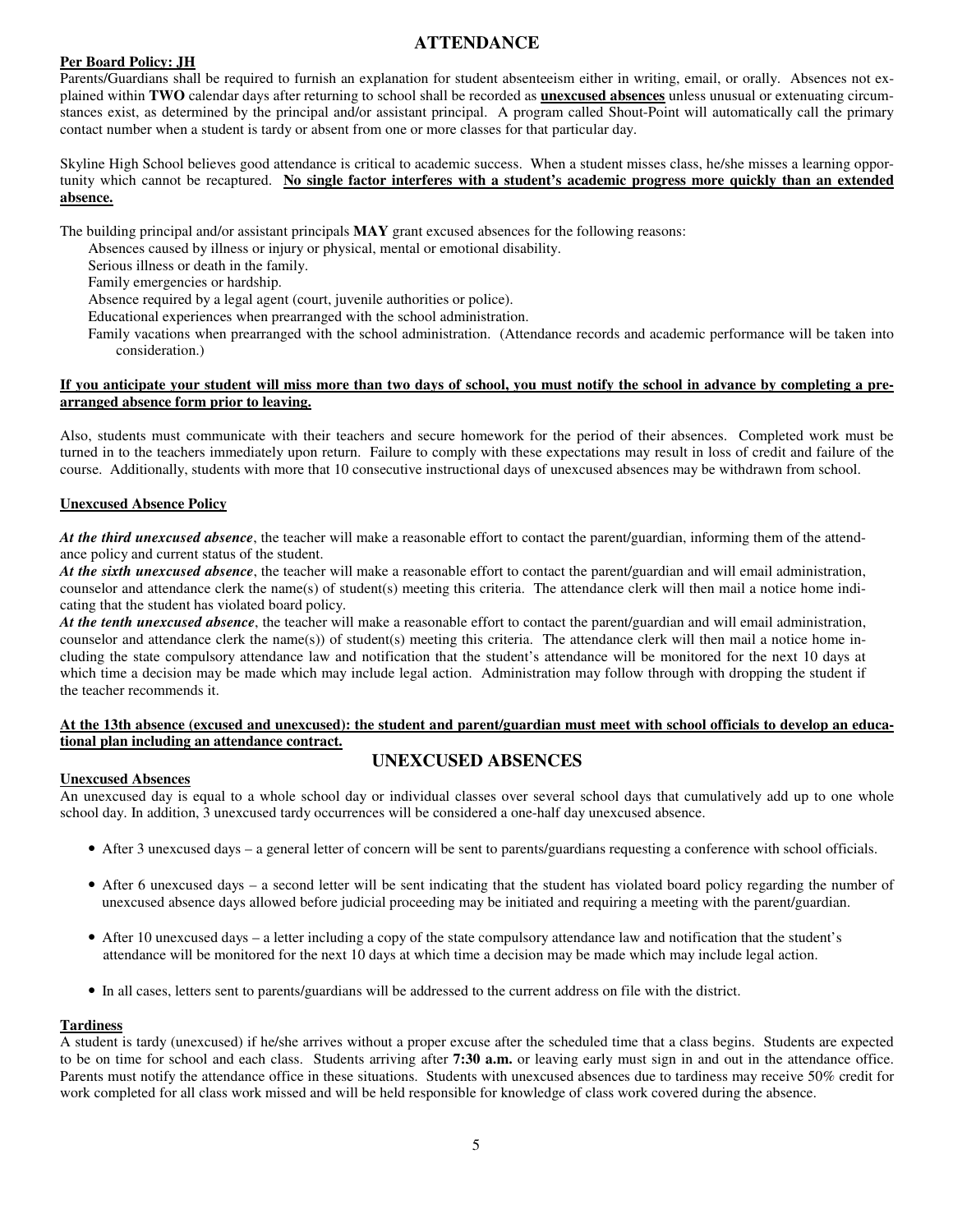# **DISCIPLINE AND STUDENT BEHAVIOR**

#### **Discipline per Board Policy: JICH-R: District Discipline Code**

 The St. Vrain Valley School District supports discipline codes, which define standards of conduct. Education proceeds effectively with fair, consistent discipline. Positive discipline promotes the development of self-discipline as a lifelong skill. It creates a safe climate conducive to the learning process and free from unnecessary disruptions.

 To ensure the best educational environment for all students, the principal or the person serving in that capacity may take disciplinary measures including, but not limited to: enlisting parental assistance in enforcing rules, imposing detention, excluding from special or extra/co-curricular activities, requiring restitution for theft, damage or destruction of school or personal property, suspending from school or recommending additional suspension by the Superintendent or expulsion by the Board of Education. A copy of the discipline code will be sent home for review. Copies are also available in each school office.

#### **Building Rules**

 Respect yourself and others. Rules are not made to restrict students, but to assure a positive and safe learning environment for everyone. Below are the rules that the Skyline staff believes to be the most important. The list is not inclusive and other rules (District, Building,  $\&$ Classroom) apply to all students.

 **All teachers, aides, staff members, and adult volunteers are to be treated courteously by students and vice versa.** Insubordination and/or disrespect to any adult will not be tolerated. Any behavior that is disruptive to the educational process will not be tolerated. Any action that takes away learning time from other students is not acceptable.

 Vandalism or damage of school property will require restitution or repair. The care of all text and library books issued to the student is his/her responsibility and restitution is required for damaged or lost books. During normal hours of operation, students are to be in their assigned class. Students are expected to arrive on time. Students should use assigned entrances and exits. Students may stay after school to participate in supervised activities. As a general guideline, an adult should supervise students at all times. Loitering is not permitted. Students are to bring only those items directly related to activities of his/her class. The school is not responsible for items that are confiscated, lost, or stolen. Dangerous items such as: matches, lighters, knives, weapons, fireworks, explosives, are prohibited at school, and their possession could lead to expulsion.

Tobacco products, alcohol, and drugs are prohibited at school, and their possession and use could lead to suspension and expulsion.

 Students are expected to solve their disagreements in ways other than fighting, bullying, or name-calling. Please seek out a teacher, counselor, or administrator for assistance with conflict mediation if needed. Violation of criminal law, which has an immediate effect on the school or on the general safety or welfare of students, or staff (i.e.: streaking) will result in appropriate and progressive disciplinary actions. Students who have time release must either leave campus or work in the library or another location designated by administrators as appropriate. Students with time release may not loiter in the building.

## **STUDENT DRESS CODE**

**Failure to comply with the following regulations may result in appropriate and progressive disciplinary actions, such as being requested to wear a cover-up T-shirt, being sent home to change clothes, to remove injurious or obscene items, or being suspended for not abiding with these guidelines (i.e.: suspension for insubordination)** 

#### **Student Dress File:JICA (Revised 2/9/2005)**

A safe and disciplined learning environment is essential to a quality educational program. District-wide standards on student attire are intended to help students concentrate on schoolwork, reduce discipline problems, and improve school order and safety. The Board recognizes that students have a right to express themselves through dress and personal appearance; however, students shall not wear apparel that is deemed disruptive or potentially disruptive to the classroom environment or to the maintenance of a safe and orderly school. Any student deemed in violation of the dress code shall be required to comply with this policy and the school's individual standards by changing into appropriate clothing (or making arrangements to have appropriate clothing brought to school immediately), to remove the paraphernalia, or modify the appearance of the hair. If the student takes such actions to be in compliance, there shall be no further penalty for that offense. If the student cannot promptly obtain appropriate clothing, on the first offense, the student shall be given a written or verbal warning and an administrator shall notify the student's parents/guardians. The student may be held out of class or classes at the discretion of the administrator. On the second offense, the student shall remain in the administrative areas of the school for the day to do schoolwork and a conference with parents/guardians should be held prior to the student's return to class or classes to clarify the District and school's expectations with respect to dress and appearance. Missed classes due to a second dress code offense will be considered similar to a suspension with regard to the student making up missed school work. On the third offense, the student may be subject to suspension or other disciplinary action outlined in the school discipline code.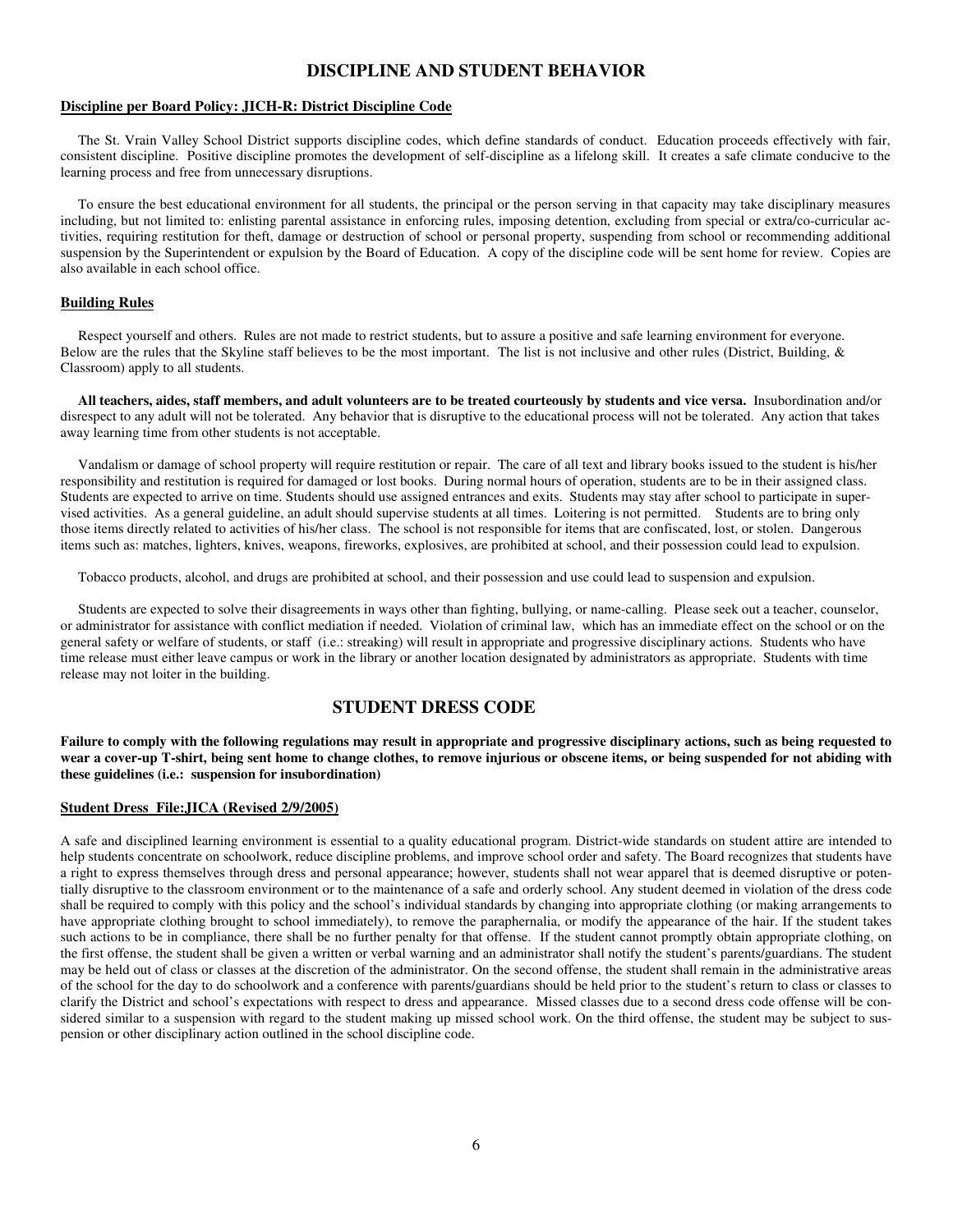# **Violations of Student Dress Code**

 The following items are deemed disruptive to the classroom environment or to the maintenance of a safe and orderly school and are not acceptable in school buildings, on school grounds/property, or at school activities:

Any clothing or accessory that presents a reasonable threat or hazard to the safety of others in a school environment, (e.g. sharp jewelry, some chains, etc.)

Sunglasses and/or hats worn over the eyes inside the building.

Clothing that bares or exposes traditionally private parts of the body including, but not limited to, the stomach, buttocks, back & breasts. Students are required to wear appropriate footwear to ensure the safety and health of the student and others while on District property. Any clothing, paraphernalia, grooming, jewelry, accessories, or body adornments that are or contain any advertisement, symbols, words, slogans, patches, or pictures that:

- Refer to drugs, tobacco, alcohol, or weapons
- Are of sexual nature
- By virtue of color, arrangement, trademark, or other attribute denote affiliation with gangs or which advocate drug use, violence, illegal activity, or disruptive behavior which is detrimental to the safety and welfare of other students
- Are obscene, profane, vulgar, lewd, or legally libelous
- Threaten the safety or welfare of any person
- Otherwise disrupt the teaching-learning process
- May be considered harassment or offensive to an individual in any manner

## **Exceptions and Additions**

 Building principals may develop and adopt school-specific dress codes containing additional or specific criteria for student dress provided that such school standards are consistent with this policy. In addition, principals may identify certain events or occasions for which the dress code may be suspended or modified, (e.g. pep assemblies, prom, spirit days, attendance at after school events, etc.) Certain school uniforms, (e.g. athletic uniforms, cheerleading uniforms, band uniforms, etc.) approved by the principal may be exempted from the policy.

## **District Internet & Technology Rules of Use**

- 1. The network and the District's Internet connection may not be used to access, download, store, and/or distribute any material (text, graphic, photo, audio) which is (or which contains material which would be classified as) defamatory, abusive, untrue, obscene, profane, threatening, or sexually explicit.
- 2. The network may not be used in any fashion which results in violation of District policy or city, county, state, or federal law. Federal copyright regulations are of a particular concern. Each user is responsible for knowing and abiding by his/her obligations and restraints within the law and District policy.
- 3. A user must keep all network access numbers and passwords confidential. One may not share his/her password or a system access phone number with another person, even if the person is an approved network user.
- 4. The District accepts no liability or other responsibility for costs related to long distance phone calls, commercial services accessible on the Internet, flat or metered surcharges, or any other costs which might be related to use of the Internet. Individual users are not to incur charges which may in any fashion be invoiced to the District.
- 5. No user is permitted to use the network to promote illegal or immoral behavior or activity nor to promote actions which violate school district policy and adopted procedures.
- 6. The District network may not be used for mere entertainment, games, real-time chat groups unrelated to instructional activities, personal gain, nor any commercial enterprise. It exists only for communication and access to valuable educational information.
- 7. Users must realize that e-mail and other communications via the network are not guaranteed to be private. In the performance of regular system maintenance and management activities, system operators employed by the District may have occasional need to view and even delete materials being transmitted by network users. The District reserves the right to examine and/or purge stored files at any time.
- 8. Users are not permitted to access certain programs and services available on the network without prior authority granted by the program Supervisor. Only those whose role requires access and who are granted relevant passwords are permitted to use such services. Users found experimenting with passwords to enter a restricted service will be denied continued use of the network.
- 9. Users shall not interfere with or in any way damage the data, programs, files, or network use of another approved network user.
- 10. Users shall not attempt to use a password, e-mail name, or Internet address which has been assigned for use by another person.
- 11. An employee-user or Board/committee-user who becomes aware of a network security issue is obligated to report it to the Supervisor of Information Technology and to no one else. This includes any problem such as access by an unapproved user, sharing of a password by any user, a software flaw which enables unapproved access, etc. A student-user shall report such issues to his/her teacher, and the teacher will report it to the Supervisor.
- 12. Neither the District nor our Internet access provider (Colorado SuperNet) accepts any responsibility for material which is accessible on Internet nor for improper use of our network or the Internet by anyone accessing either by use of a district site or district phone line. Although the District will seek to exclude improper use, each user is liable for his/her own actions.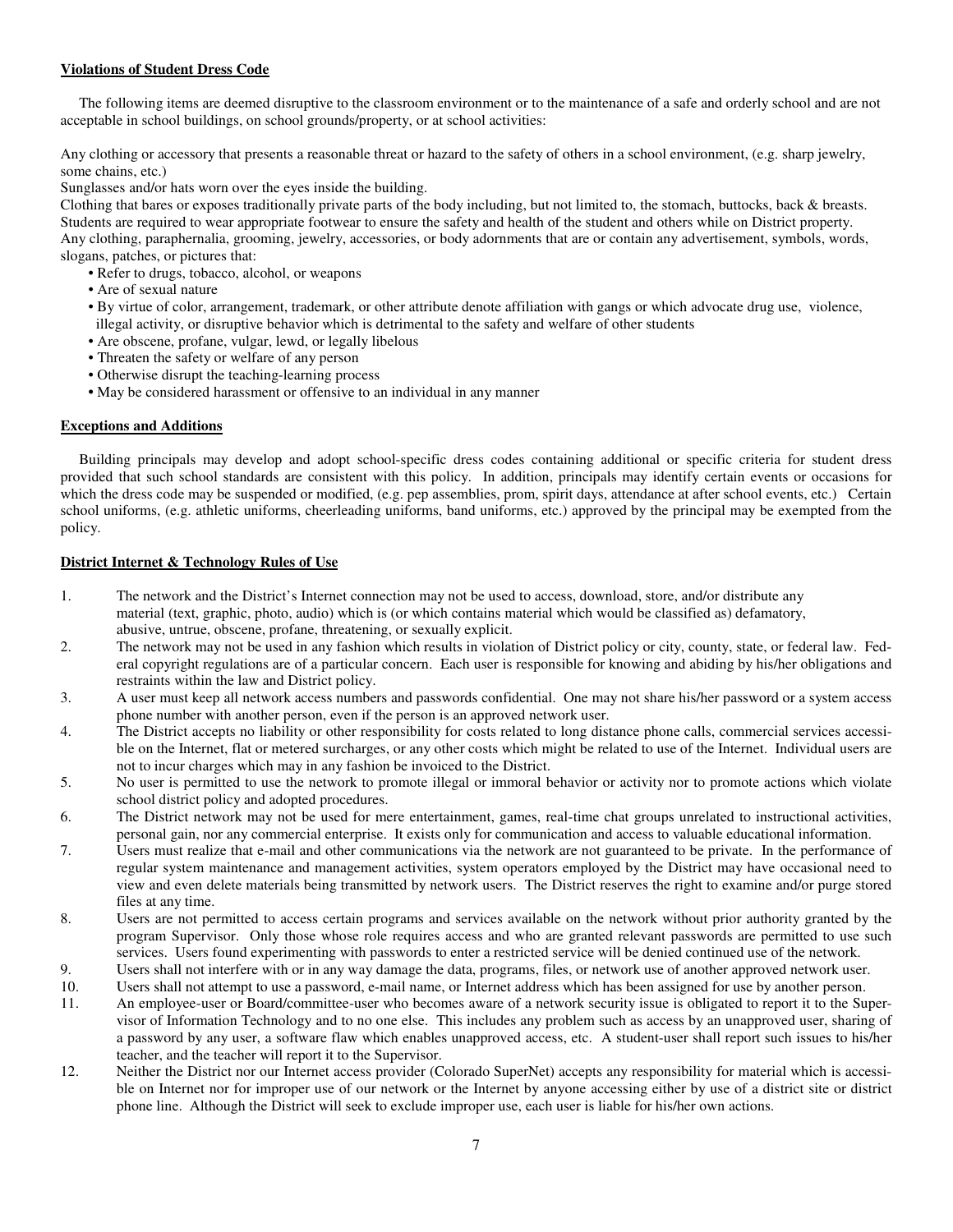- 13. The National Science Foundation Network and other organizations and institutions including numerous universities and libraries have rules for access and use of their services and facilities on the Internet. All VrainNet users will honor and abide by those rules.
- 14. An employee-user whose employment with the District is discontinued for any reason shall notify the Supervisor of Information Technology at least two weeks before employment is terminated. That may be accomplished via e-mail.
- 15. Student-users will be purged from the system when they graduate or otherwise depart from the District. Schools are responsible for keeping the Supervisor informed when student-users discontinue their status as students.
- 16. Committee or Board members who are licensed users will be purged from the system whenever that service to the District is discontinued.

#### **Costs of Use**

 The school district network and Internet access are paid for by the school district. Excluding some voluntary cost-sharing with individual schools to network certain sites, there are no network costs being charged to schools or individual users. However, there are commercial services available on the Internet. Any user who incurs cost for the access of such services is personally responsible for payment of all such costs. Also, although the District has established means for legitimate users to dial into our network from outside the District, the District assumes no responsibility for hardware or software needed at the user's location nor for any long distance phone charges incurred by such activity.

#### **Denial of use and other legal action**

 Any action/activity which, in the opinion of the program supervisor after appropriate investigation and a meeting with the user, constitutes a violation of these terms and conditions for network and Internet access, or a subsequent revision of these terms and conditions, shall be cause for termination of that user's rights to continued use of the network and the district's Internet system. Termination shall be immediate. Should a user's access be terminated based upon violation of these terms and conditions, said person may appeal that decision with the Assistant Superintendent of Instruction. The Assistant Superintendent of Instruction may decide to support termination or to refer the decision to the Information Technology Advisory Committee for a recommendation of action.

 Should the misuse of the District network and/or Internet include an action or actions which are punishable under city, state, or federal law, denial of network use and Internet access will constitute only the first step of action against a former network user. For instance, if software theft is suspected, evidence will be turned over to law enforcement officials. If corruption of District data or other sabotage is suspected, the District may seek prosecution.

#### **Responsibilities of the District**

 The St. Vrain Valley School District administration and Board of Education intend to continue to develop and improve the district's wide-area network and its connection through NCBOCES to the Internet. These systems should support the communication and information needs of our staff and students. However, there is no guarantee that there will be: a) no interruptions in service, b) no drops in performance, nor c) a continuation of funding to support the network. Also, the District makes no warranties, express or implied, that software installed on any user station or network server or any hardware or wiring installed by the District will provide the functions or performance expected by any user nor that data available on the network is error-free.

 Furthermore, the District is neither equipped to nor funded for the provision of network services to its communities. While such cooperative endeavors may hold great potentials, any consideration of such proposals must hinge upon adequate funding to establish and maintain such services.

#### **Responsibilities of the User**

 Each licensed user is responsible for using the network and its resources responsibly and in a manner which complies with the aforementioned rules. A user is responsible for all of his or her actions on the network and on Internet. Application for and acceptance of a license acknowledges and accepts that liability.

 In the case of a student who is granted a license to use the District's network and Internet access, a parent must agree to accept responsibility for any action said student takes while using these resources. That responsibility extends to any resultant financial or other legal liability, to the extent permitted and limited by Colorado law.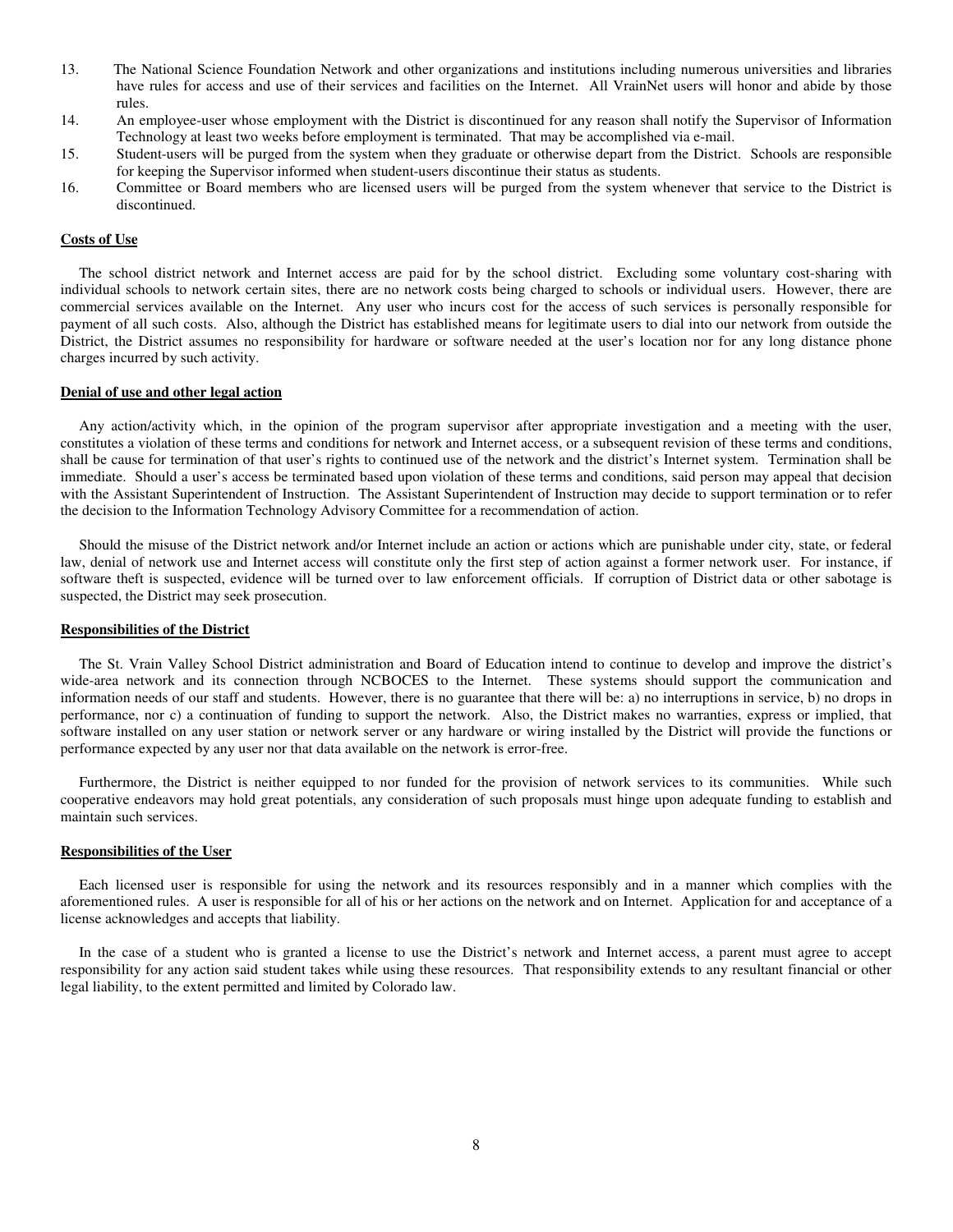# **STUDENT HEALTH**

#### **Health Services**

 Limited health services are available through our school. A health clerk is in the building part-time. During the remaining time, our staff handles all health problems. It is **ESSENTIAL** that we have the following information on file in case of illness or emergency:

- Current telephone numbers where parents/guardians may be reached.
- Names and telephone numbers of relatives or friends who should be contacted when parents are not available.
- Name and telephone number of family doctor.
- Please give the office updated information when changes are made.

## **Illness**

 If a student becomes ill in school, the student should report to the office with a signed pass from the teacher. If the student is too ill to remain at school, a parent will be contacted. In all cases where the nature of an illness or an injury appears serious, the parent or guardian shall be contacted if possible. In extreme emergencies, arrangements may be made for a student's immediate transportation to a hospital whether or not the parent or guardian can be reached.

#### **Immunization**

 All students must be immunized to attend school in Colorado. No application for admission shall be complete without a certificate of immunization or a completed exemption form. Requirements for a certificate of immunization may be waived for transfer students or new students for 60 days from the date of admission. **A 2007 state law requires all 9th, 10th, 11th, and 12th grade students to have a current Tdap vaccination.** If this is not completed by the beginning of the school year, the student may not be allowed back into school until immunization documentation has been received.

#### **Dispensing of Medication**

 St. Vrain Valley District RE-1J employees are not to dispense prescription or non-prescription medication without written consent from the parent and direction from physician. Before medication is administered, a permission for medication form **MUST** be on file in the school. This form should be obtained from, and signed by your physician when the medication is prescribed. This form can also be obtained in the Health office. Students may not keep any medication in their possession or locker.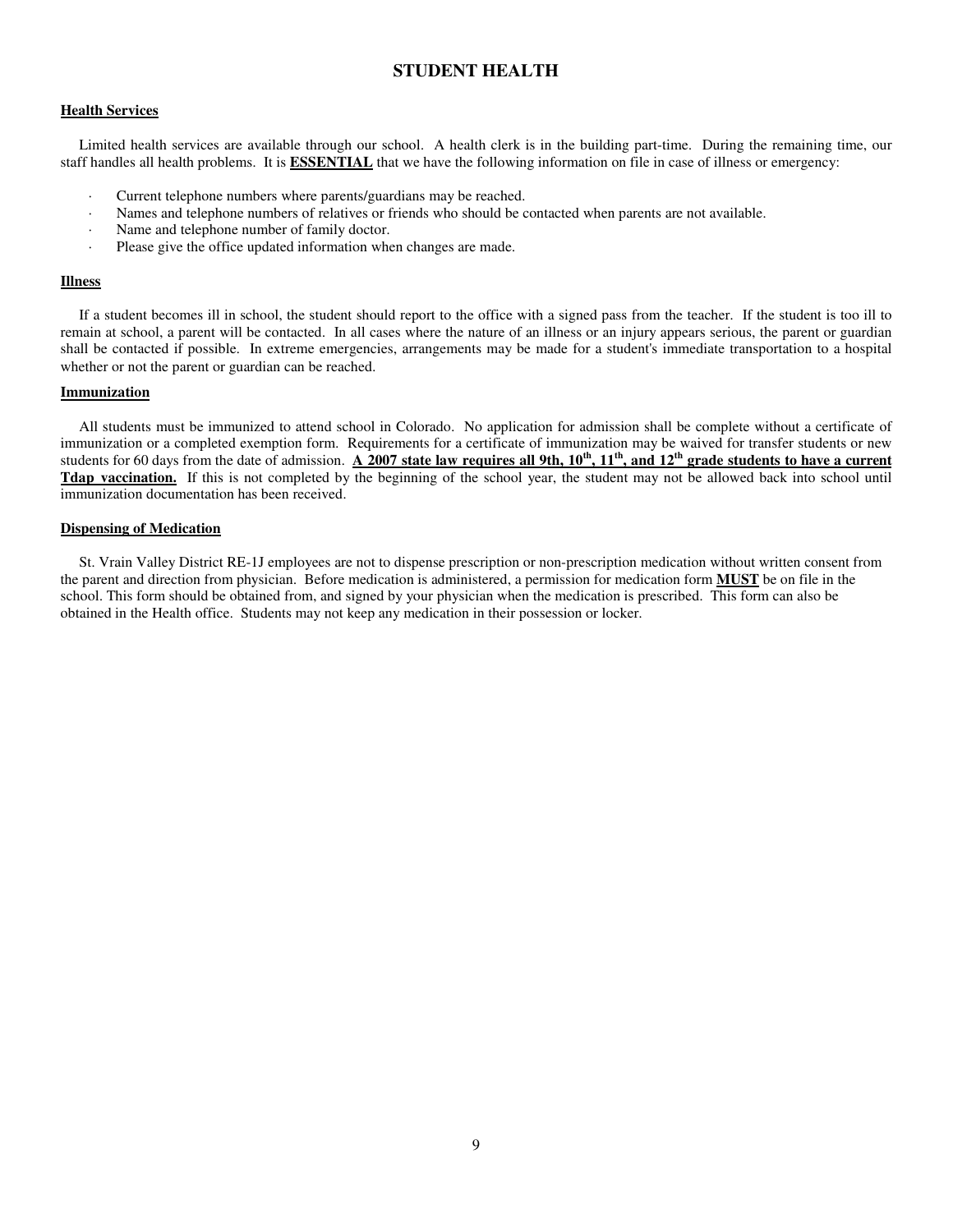# **OTHER IMPORTANT INFORMATION**

#### **Automobile Use/Parking**

 Students must complete an automobile parking request form and receive a SHS Parking Permit. Students are NOT allowed to park in staff or visitor designated areas at any time. Parking Permits are \$5.00 and are non-refundable. Skyline staff will report any automobile misuse to the Longmont Police Department. Skyline administrators reserve the right to deny parking privileges for automobile misuse. Skyline administrators also reserve the right to search a student's vehicle when it is parked on the premises. Automobiles without a SHS Sticker may be ticketed and/or towed at the owner's expense.

#### **Bicycles, Roller Blades, Skate Boards, Scooters**

 Bicycles are to be parked and locked in the racks at school. The school is not responsible for damage to, or loss of ,a student's bicycle. Bicycles, roller blades, scooters, and skateboards are not to be ridden on school grounds, between 7:00 a.m. and 3:30 p.m., nor should there be more than one rider on a bike. Skateboards, scooters and roller blades will be confiscated if they are used on school grounds in an inappropriate/unsafe manner.

#### **Bus Transportation**

 Riding the school bus is a privilege. Every bus driver will cover rules and regulations at the beginning of the year. Bus drivers have the discretion to suspend and expel students from the bus. For further information (schedules, problems, procedures, etc.), please contact Transportation at the district offices.

#### **Parent-Teacher Conferences**

 Time is set aside throughout the school year for the purpose of meeting with parents to discuss student progress. However, teachers or parents may request appointments at any time. Parents are encouraged to register for access to Infinite Campus to view student attendance and grades and to communicate with teachers.

#### **Electronic Communication Devices**

 Only approved electronic devices should be out or be used during class time for instructional purposes only. If a student is using an electronic communication device inappropriately, staff will politely ask the student to put the device away. A second offense will result in the property being given to the appropriate administrator and further disciplinary action will take place.

#### **Extra/Co-Curricular Activities**

 Skyline offers a number of clubs and after school activities. Sponsors will notify students through announcements concerning specific dates and requirements.

#### **Fees and Fines**

 Students are responsible for a number of items that are borrowed from the school. If school property is damaged, lost, or stolen, the student is responsible for the item's value. School records (including transcripts, reports cards, and diplomas) will be withheld from a student until all fees, fines, textbooks, library books, and other classroom materials are returned or paid for. All fees are subject to change

#### **Lockers**

 Lockers are the property of Skyline. The school reserves the right to inspect lockers at any time. Students will be assigned a locker, combination and locker partner. Students should not switch lockers without seeking permission in the office. Students who are on record in the office are responsible for damaged lockers, broken locks, or lockers in need of extensive cleaning. They also will be responsible for restoring the locker to its original condition or be charged a fee depending on the extent of the damage. All personal items and books, when not in use, are to be kept in lockers. Each student is responsible for maintenance and security of his/her locker. Students may decorate the interior of lockers. No permanent markers or inappropriate pictures are allowed. Students are responsible for the safety of their own personal property. **The school cannot, and will not, guarantee the personal property of students**. Students are cautioned not to bring large amounts of money, cameras, jewelry, and other expensive items to school, including leaving them in a locker. Students may request a new locker assignment under extreme circumstances and at an administrator's discretion. Students should never give their locker combination to another student.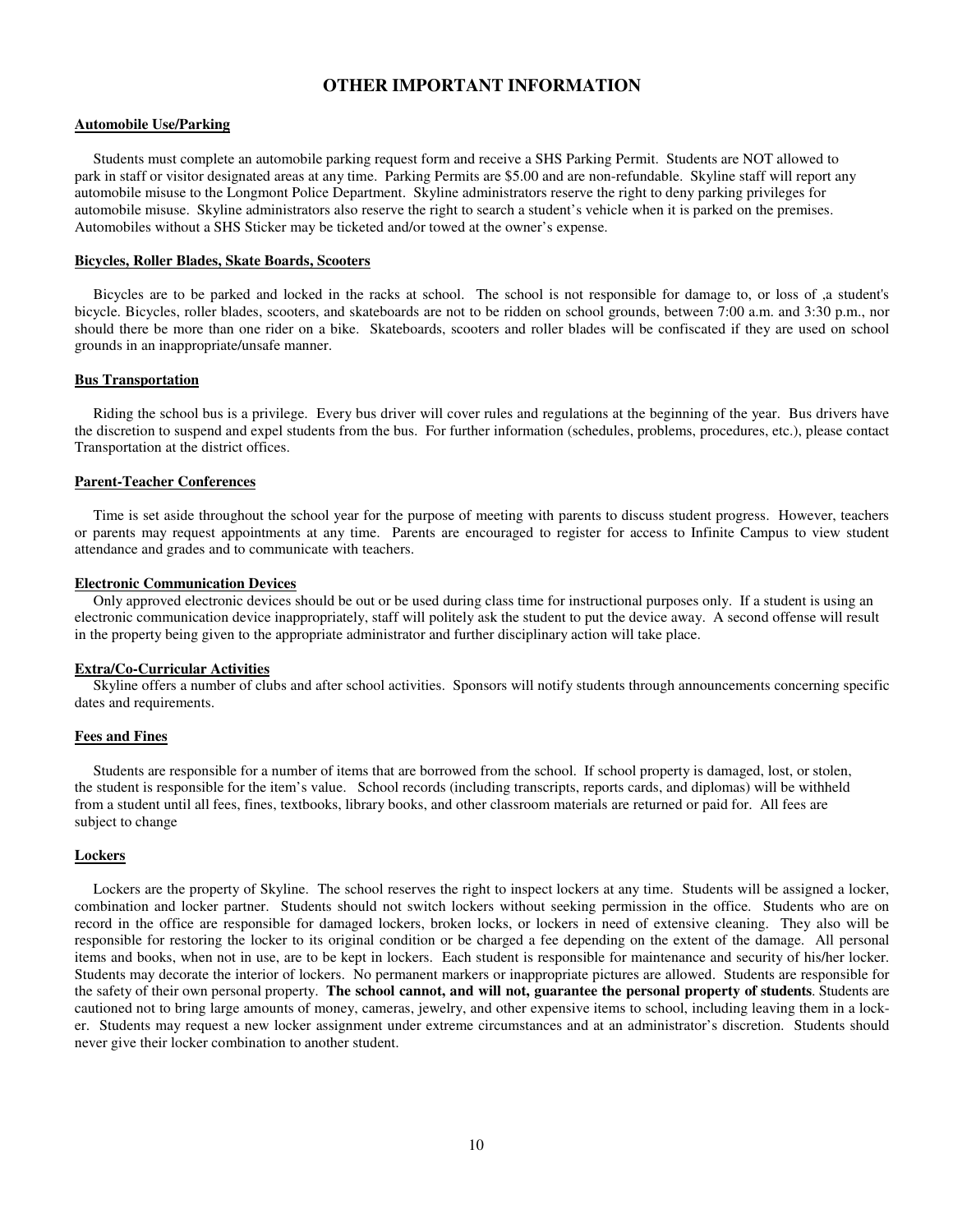## **Lunchroom Policies/Procedures**

- Walk at all times.
- Be courteous as you would in any restaurant or at home.
- Clean up when you leave. This includes throwing your trash away, returning your tray and clearing the table where you sat. This also includes keeping the patio area clean.
- Stay within the established lunch area boundaries when outside.

Federally subsidized lunches are available through application. Please obtain a form through the main office at any time. Students are not permitted to purchase foods from the account of other students. They are also not to share student ID number so other students can buy lunch.

# **Safety**

## **Pursuant to Policy JLIF, JLIF-R\* "Electronic recording equipment may be used to monitor student behavior on school premises, District property, and on District vehicles for the purpose of promoting safety."**

Safety drills are required by law and are an important safety precaution. It is essential for students to clear the building immediately and in an organized manner. Activating any fire alarm falsely will result in severe school disciplinary action and/or filing of charges with proper authorities. Tornado, evacuation, and lock down drills will also be practiced several times yearly.

Student safety is a paramount concern of the entire Skyline staff. Skyline continues to implement a school-wide safety plan.

- Please follow posted signs in the parking lot and drive in designated areas only.
- All doors will remain locked during the day, except for the lobby.
- All visitors must sign in and wear a nametag.
- Please report any safety concerns to the Principal or an Assistant Principal.
- Ask your student to follow the school rules at all times.
- Please discuss the safety plan with your student.

## **Skyline will conduct five types of drills:**

- 1. **Fire/Evacuation**  Skyline will conduct this drill once a month. The students and faculty evacuate the building to a designated spot outside.
- 2. **Off-Site Evacuation**  In the event of a significant emergency, students will not be allowed to return to the building. Students and staff will transfer to an off-site facility. Skyline has designated sites and will conduct this drill every three years. Students will be transported to the Primary Site and returned to school. In the event of an actual evacuation, the school will bring student records and begin contacting parents immediately.
- 3. **Shelter In Place Drill**  Skyline will conduct this drill twice a year. Students are evacuated from rooms with windows and sit against the wall in a designated spot.
- 4. **Lockdown Drill**  Skyline will conduct this drill twice a year. Students will move to a spot in their classroom where they are out of sight from any window. Teachers shut off the lights and secure the door.
- 5. **Lockout Drill**  This drill is conducted twice a year. Students will remain in their class until the incident is resolved.

# **School Closings**

 In the event of severe inclement weather or mechanical breakdown, school may be closed or starting time delayed. The same condition may also necessitate early dismissal**.** School closing, delayed starting time or early dismissal information can be found on the district website, www.stvrain.k12.co.us. This information may also be announced over local radio and TV stations. Reports in the morning will be between 6:00 A.M. and 7:00 A.M. If no report is heard, it can be assumed that school will be in session. **Please do not call the office.** 

#### **Telephone**

 Students will not be called to the office to receive phone calls. Messages from parents will be given to students prior to the dismissal time. The school telephone is a business phone; therefore, student use is limited to business matters. Students may not make long distance calls on school phones. We cannot accommodate large numbers of students calling home at dismissal time for instructions in what to do. Students need to make prior arrangements with parents to stay for an after-school activity.